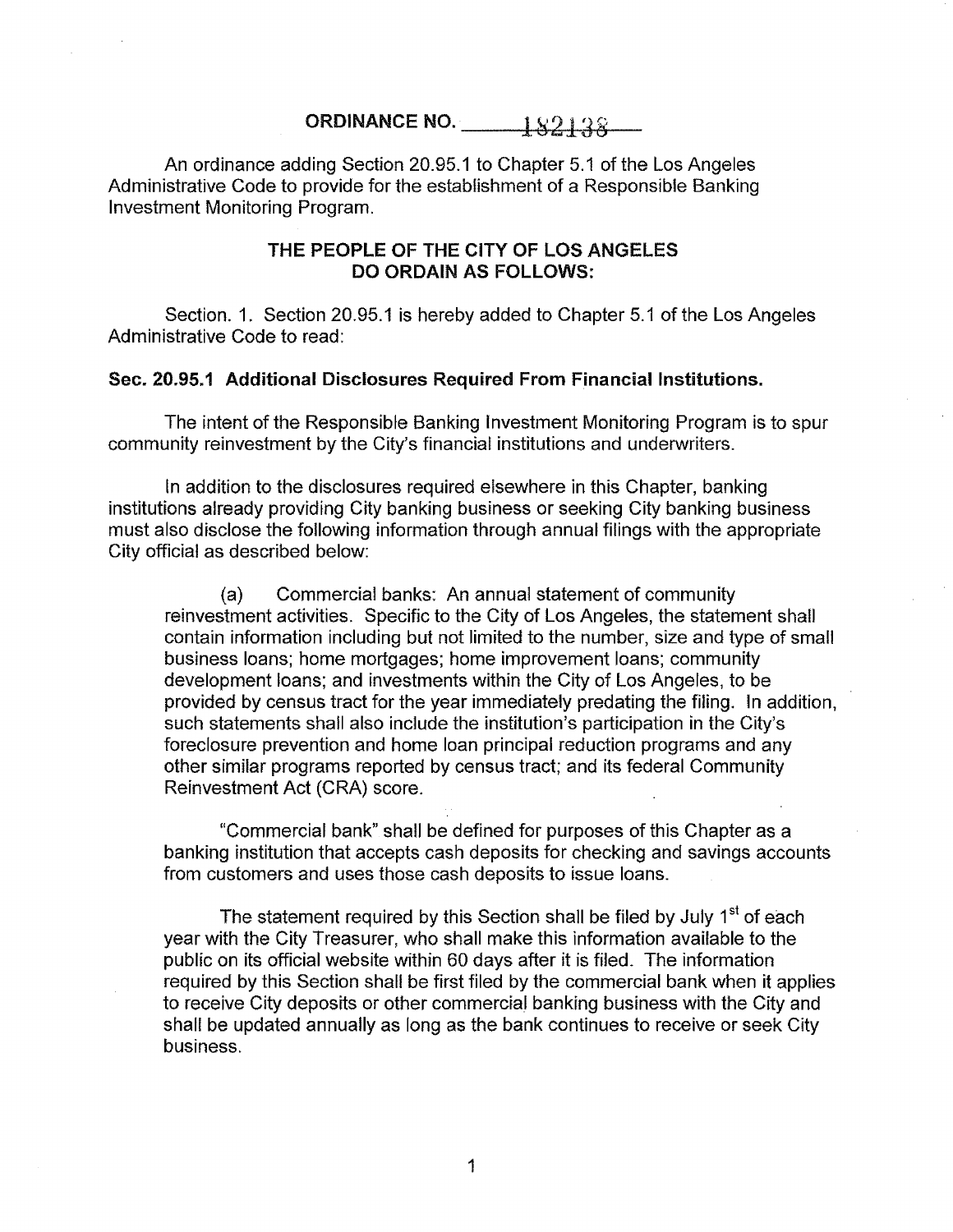(b) Investment banks: A statement of their corporate citizenship which shall include but not be limited to: participation in charitable programs or scholarships within the City during the year immediately predating the filing; internal policies regarding utilization of subcontractors which are designated as "women owned," "minority owned," or "disabled" business enterprises.

"Investment bank" shall be defined for purposes of this Chapter as a financial institution that provides underwriting services including the buying and selling of stocks, bonds and other securities and other debt related services.

The statement required by this Section shall be filed by July 1<sup>st</sup> of each year with the City Administrative Officer, who shall make this information available to the public on its official website within 60 days after it is filed. The information required by this Section shall be first filed by the investment bank when it applies to participate in the City's selling of municipal indebtedness or other investment business with the City and shall be updated annually as long as the financial institution continues to receive or seek City business.

The City Administrative Officer, or the relevant city department, not excluding proprietary departments, will produce a matrix of the information provided by the financial institutions, as defined by the City Administrative Officer, whenever a financial transaction is transmitted to Council for approval.

A financial institution which has both commercial and investment branches shall be subject to the type of disclosure associated with the kind of City business it pursues: cash deposits or other types of commercial banking services or the selling of securities or other debt related services.

Investment banks shall not be subject to disclosure requirements identified in Section 20.95 as long as they seek only investment banking business as defined above. If the financial institution seeks City's commercial banking business then that financial institution is subject to all of this Chapter's requirements.

(c) The information requested by this Section shall be disclosed on a form to be provided by the City, and signed by an authorized representative under penalty of perjury. The disclosure statements filed by banking institutions shall be posted on the appropriate City websites for public viewing within 60 days of the beginning of each new City fiscal year; and be available for public inspection and copying.

2